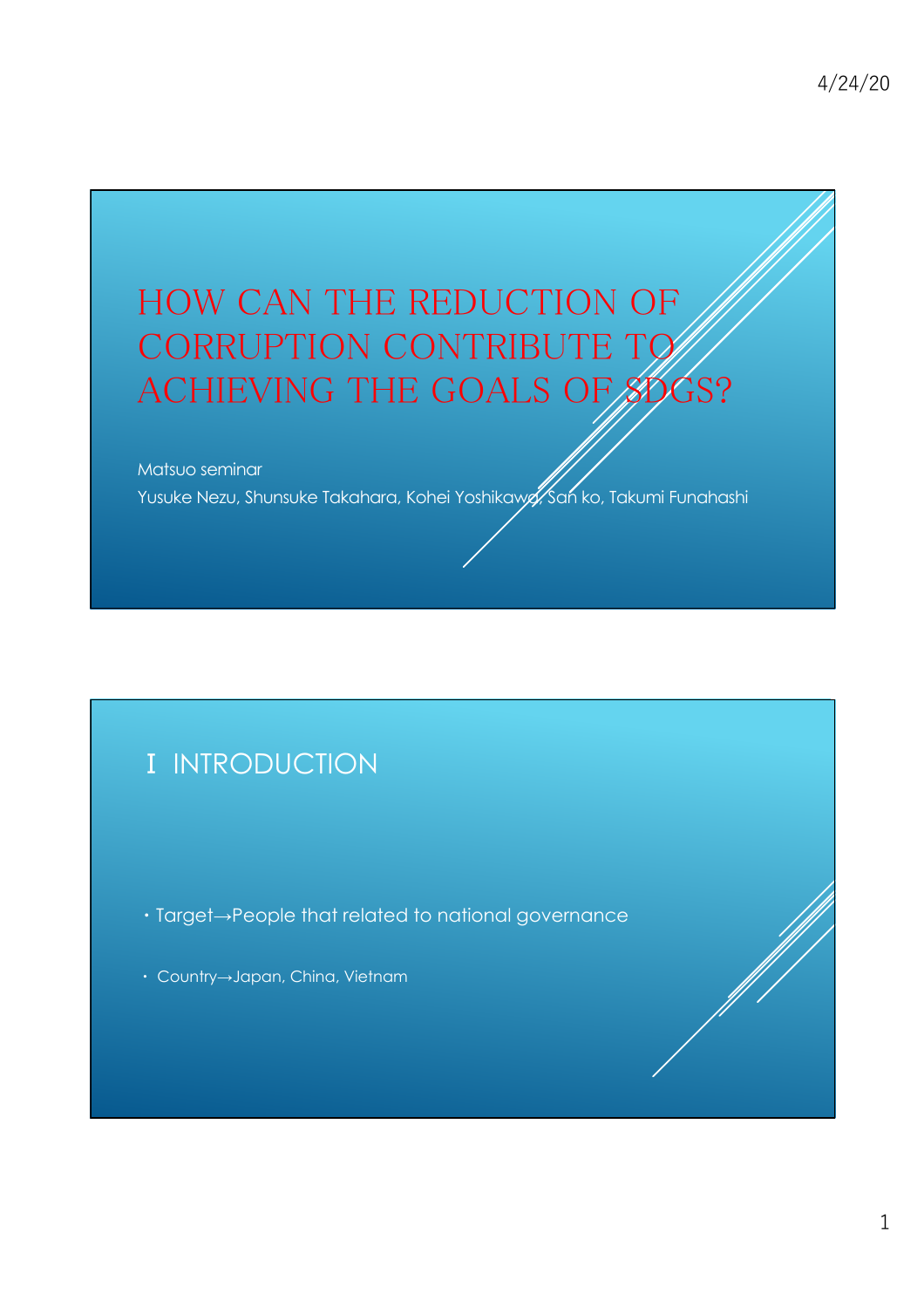#### Goal 16

Promote Peaceful and inclusive societies for sustainable development, provide access to justice for all and build effective, accountable and inclusive institutions at all levels<sup>1</sup>

16

#### **Target**

16.5 Substantially reduce corruption and bribery in all their forms I

16.3 Fromote the rule of law at the national and internation levels and ensure equal access to justice for all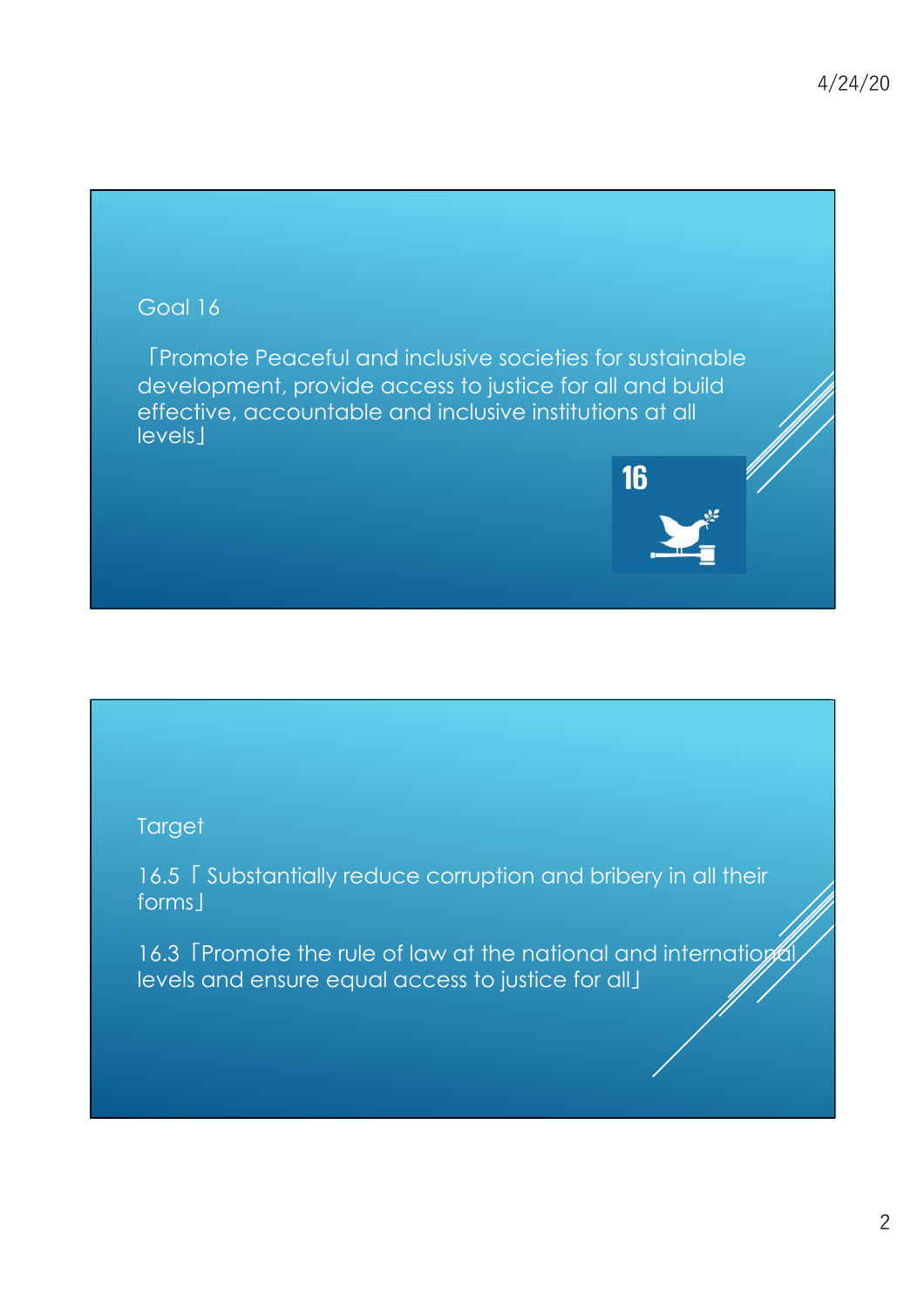

# HIGH ECONOMIC GROWTH PERIOD  $(1954 \sim 1973)$

- Japan had experienced high economic growth since 1954.
- There were a lot of corruption in this period.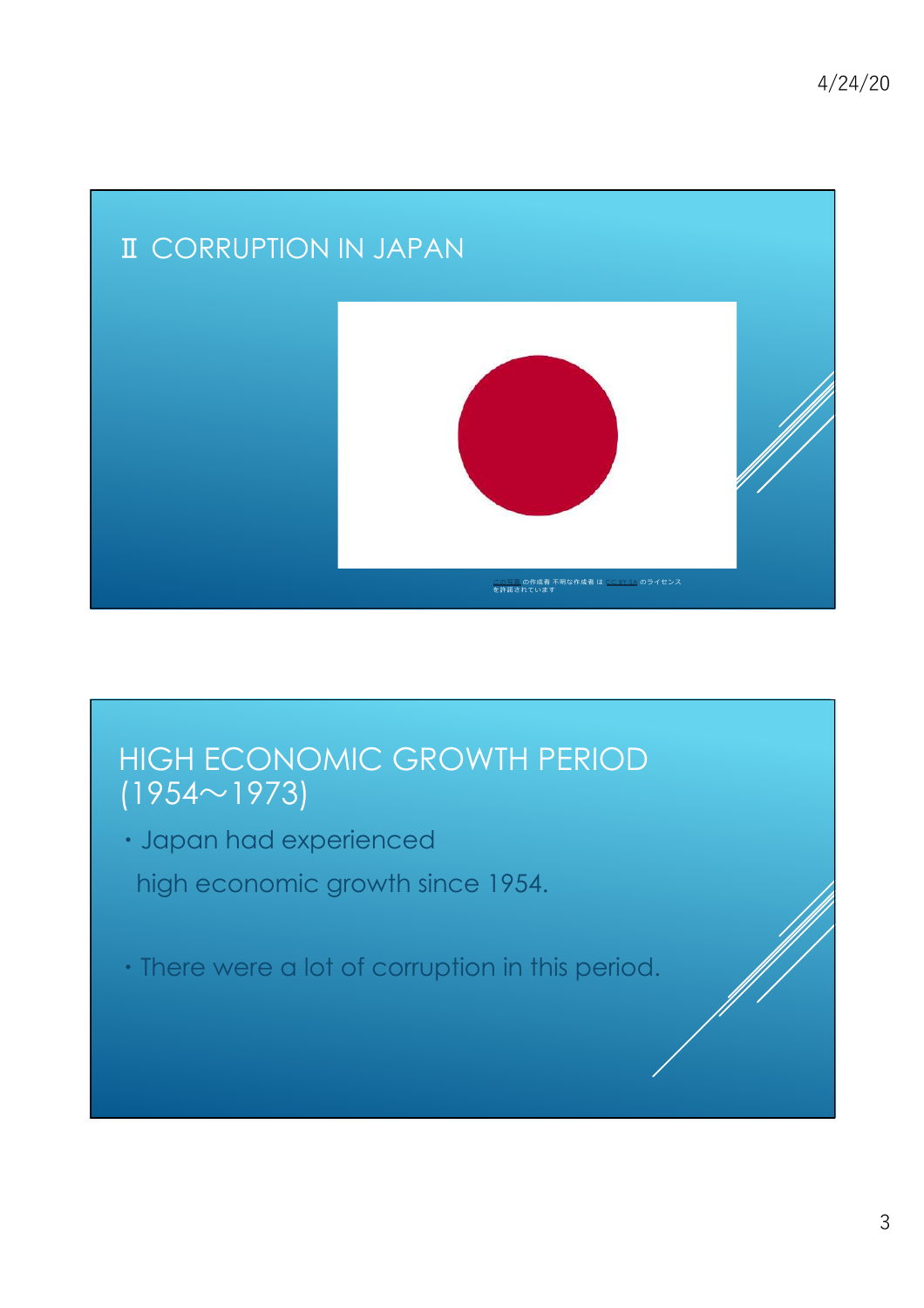## CASE<sup>(1)</sup> 23,JUNE,1948 SHOWA DENKO AFFAIR

- Showa Denko,a fertilizer manufacturer got a loan of 2.5 billions from such as Reconstruction Finance Cash Office.
- At that time, Showa Denko gave a bribe of 100 million yen to government , bureaucracy and GHQ.
- $\blacktriangleright$  The Ashida Cabinet resigned in a bg

 $CASE(2)$ 15,JANUARY,1954 SHIPBUILDING SCANDAL "Planned Shipbuilding"

The allotment of a loan and the bill that were related to "Planned Shipbuilding"

 Major shipbuilders gave a bribe of 3 billion yen to government and bureaucracy.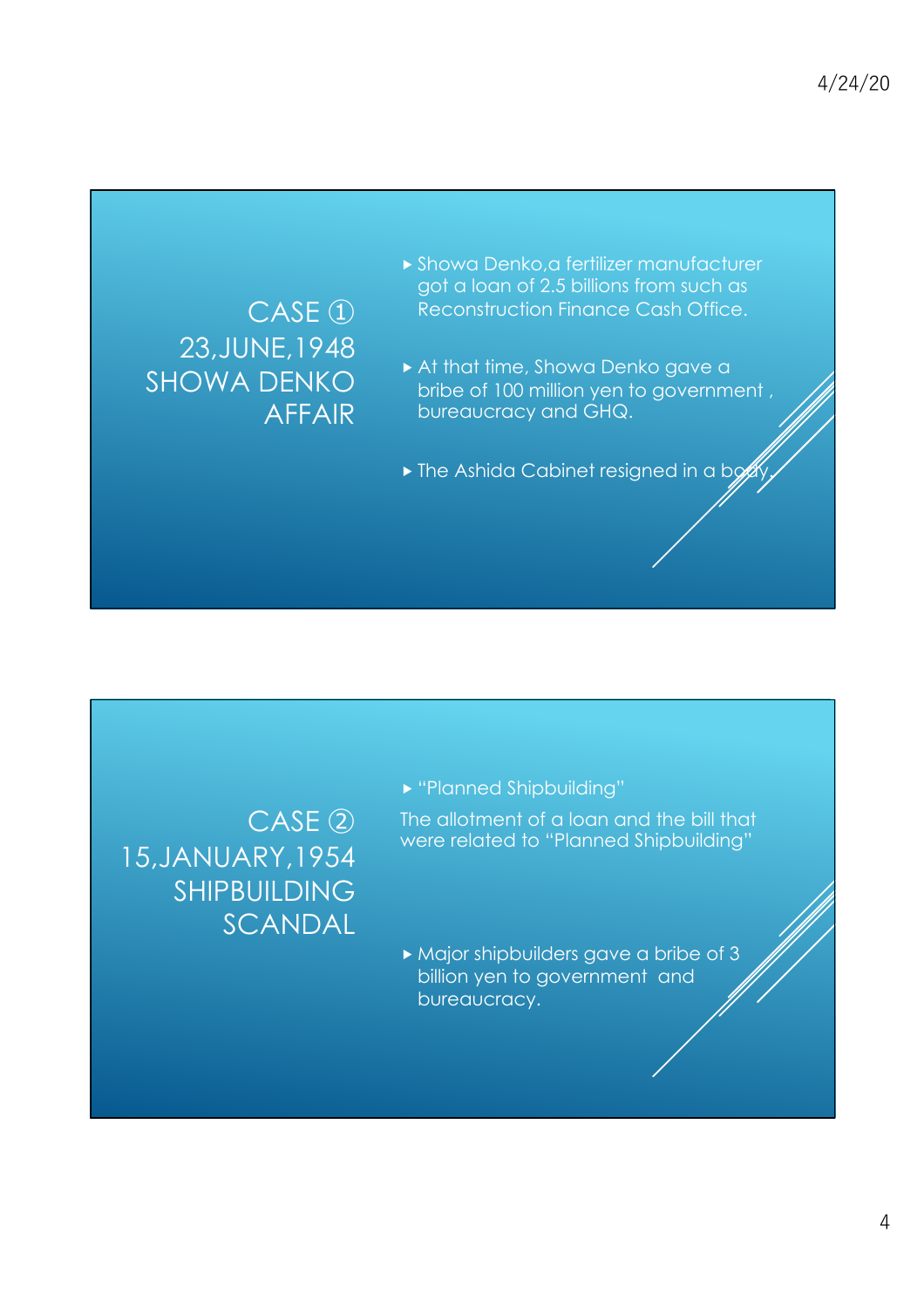$CASE$  $(3)$ 1964 **CONSTRUCTION** OF THE TOKYO OLYMPIC **GAMES** 

- ▶ Tokyo 1964 Olympics, the order reception amount of Construction industry arrived in 5 trillion yen over the past five years.
- ▶ There were about 2000 corruption in the construction that officials of Metropolitan Government Office, the Ministry of Construction and Highway Public Corporation conspired with politicians or manufacturers.

### ANALYSIS

- **Financing Specific company,** Receiving payoff in return for favor.
- Special law contributed to corruption.
- $\blacktriangleright$  In public enterprise of immense size, corruption occur frequently.

In development process by the government, There are a lot of factors that cause the corruption.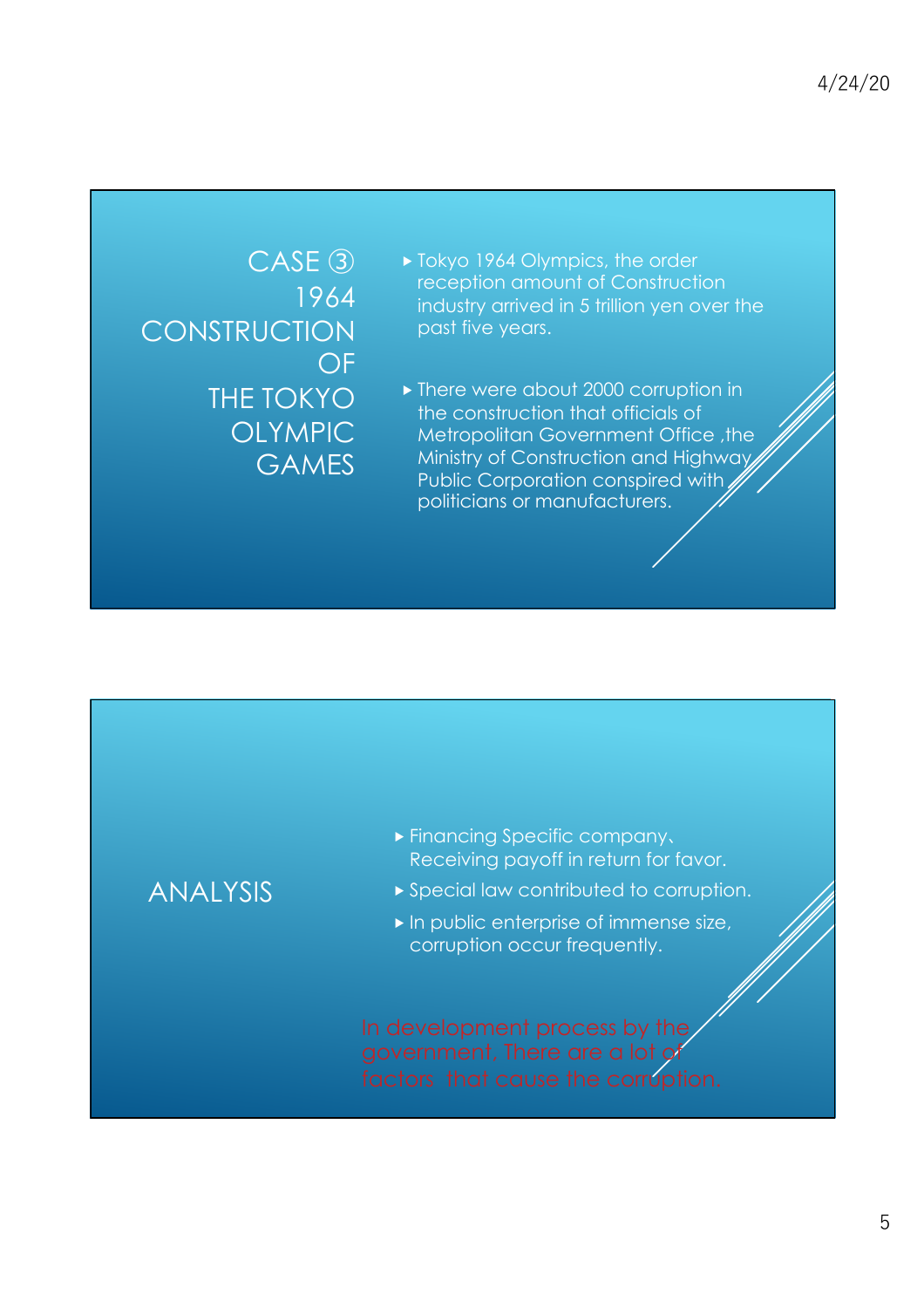

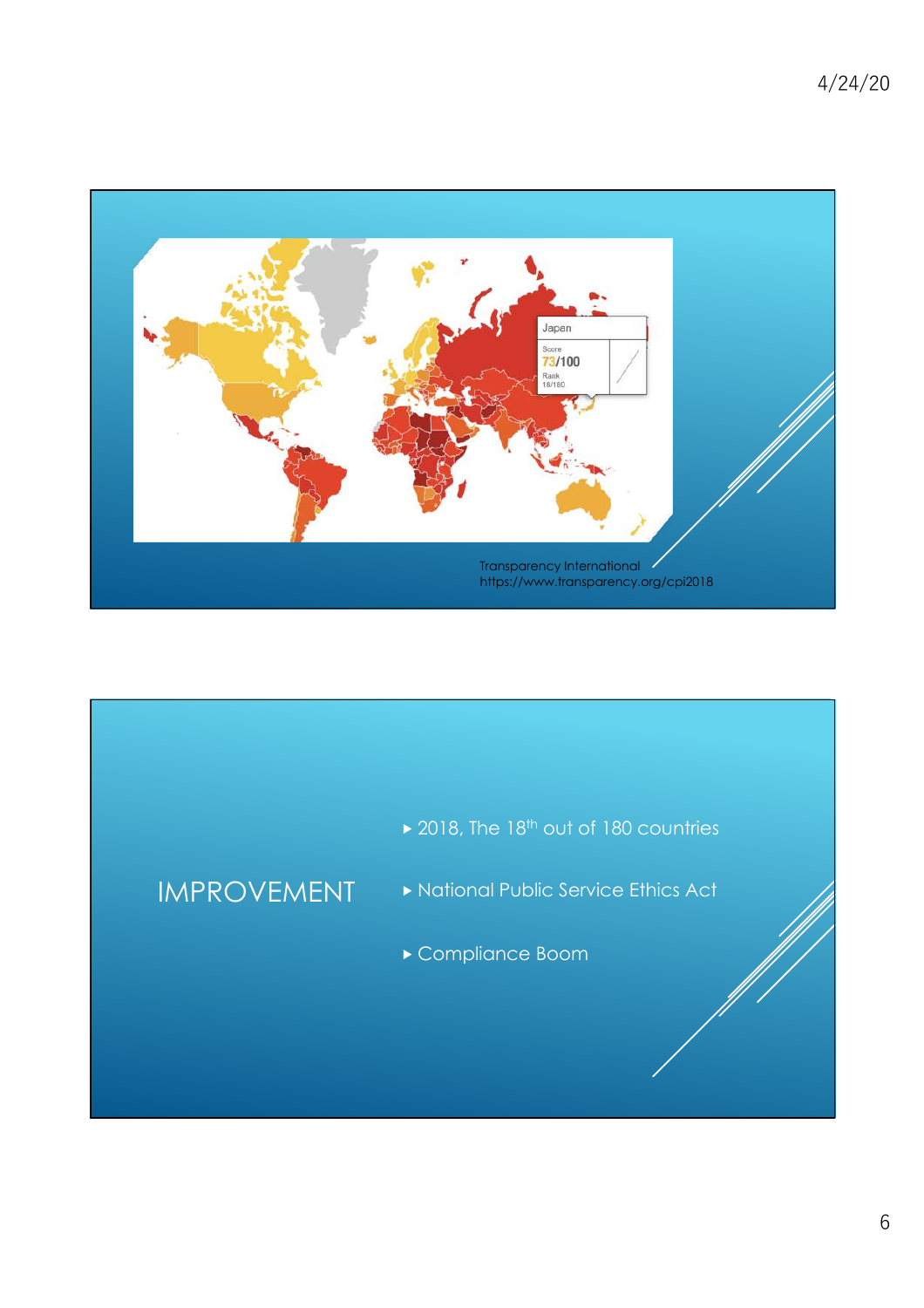## **III** CORRUPTION IN CHINA



#### Legal corruption in China

Civil servants use public funds as their own property

November 2015 Criminal law correction case 9--

- The general benchmark of "large amount" has been adjusted from 5000 yuan stipulated in the Criminal Law in 1995 to 30, 000 yuan.
- The general benchmark of "huge amount" is more than 200000 yuan and less than 3 million yuan.
- The general benchmark of "super-large amount" is more than 3 million yuan.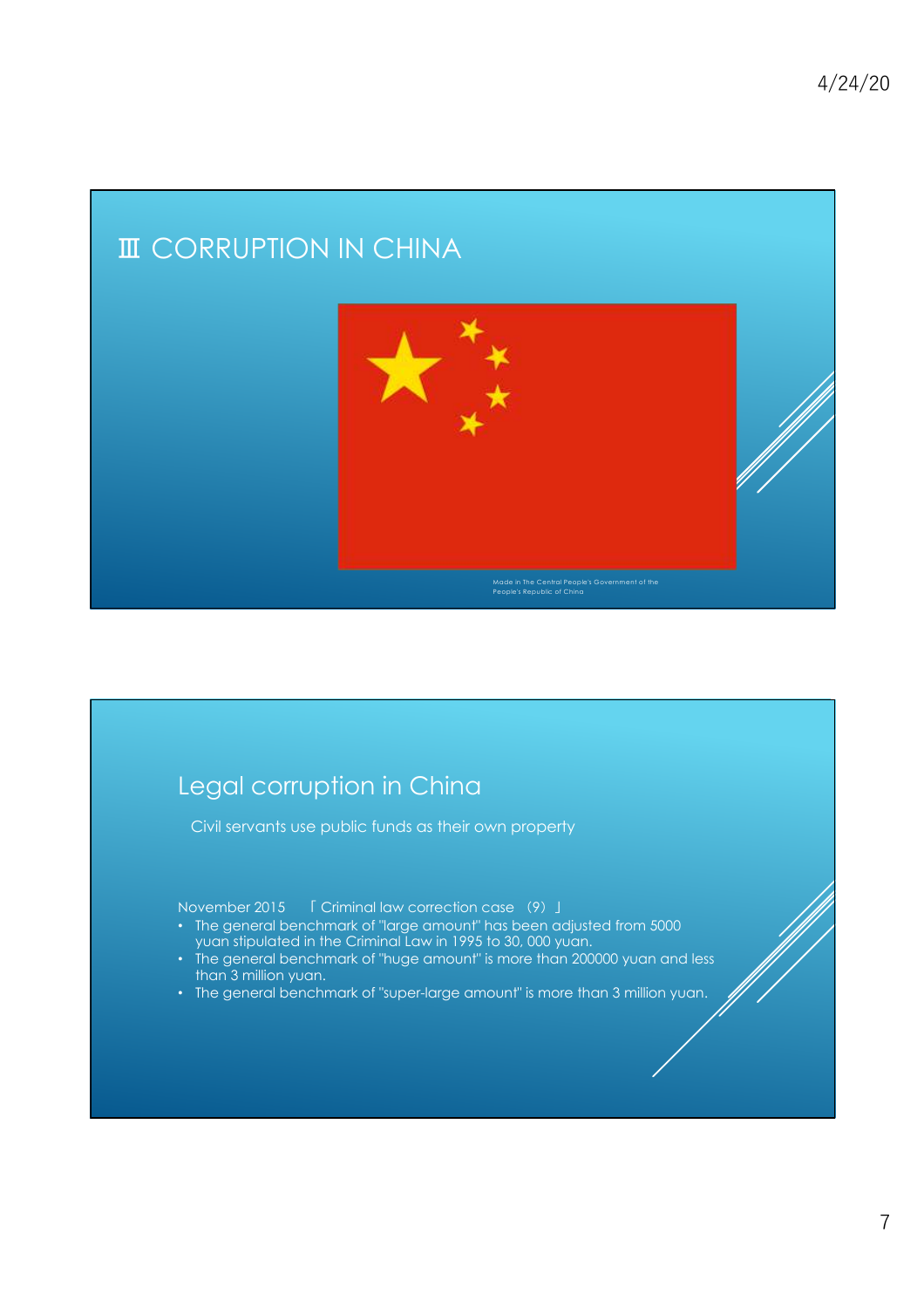## **The second session of the 18th National people's Congress of the Communist Party of China**

General Secretary Xi Jinping put forward the construction of combating corruption and promoting honesty, pointing out that "it is necessary to strengthen supervision over senior leaders, implement the principle of democratic centralism, and establish sound and effective policies."

#### $CASE (1) : Absolute power leads to absolute corruption$ ——Liu Tienan incident

Serve as a member and deputy director of the National

Development and Reform Commission and director of the Nation

Energy Administration.

- He took advantage of his position and embezzled 35.58 Million yuan between 2002 and 2012.
- On December 10, 2014, at the end of the first trightling tenan was sentenced to life imprisonment and depriver of political rights for life.
- The main objective factor of the defendant committing a crime is

that the supervision system is not perfect.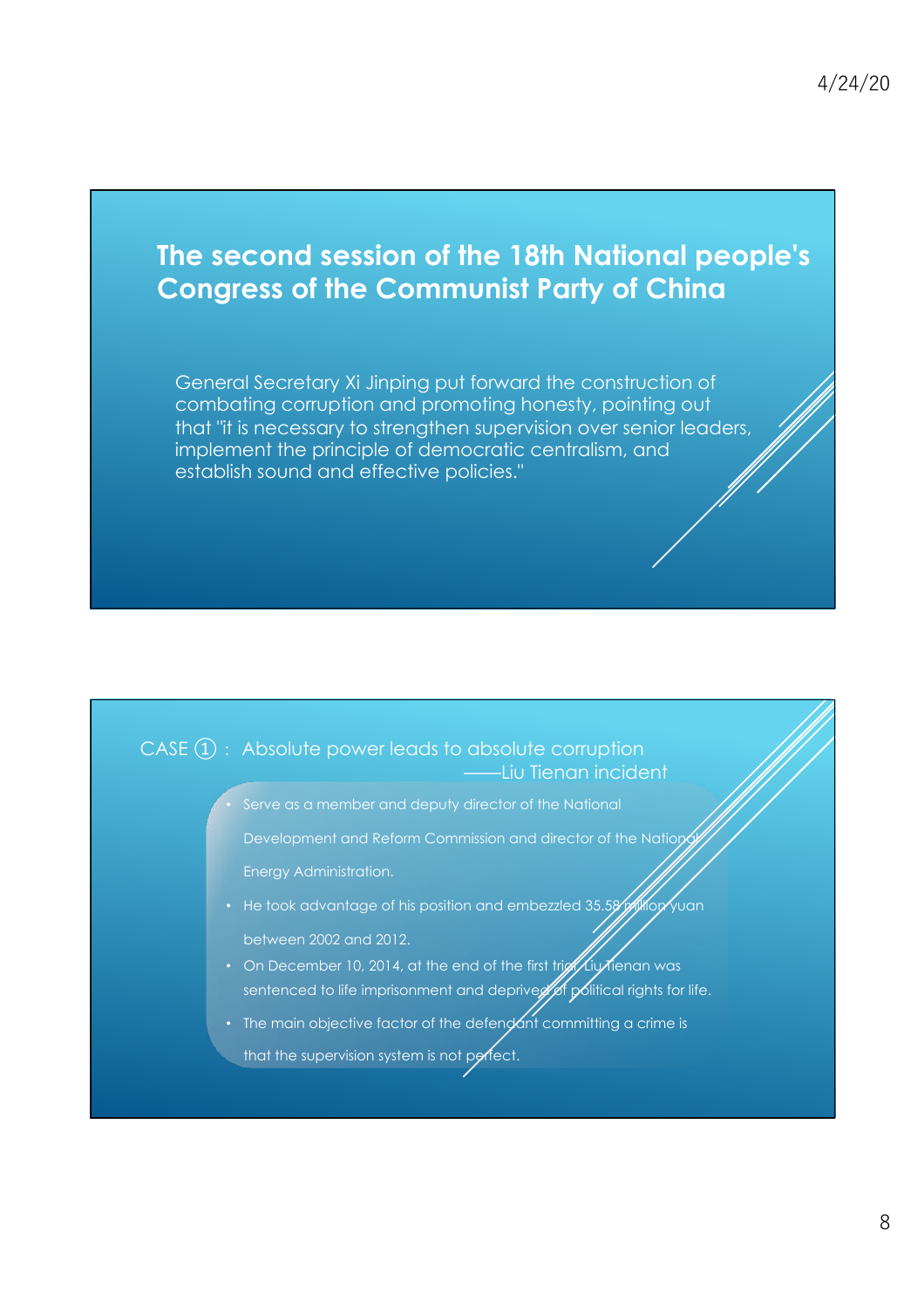

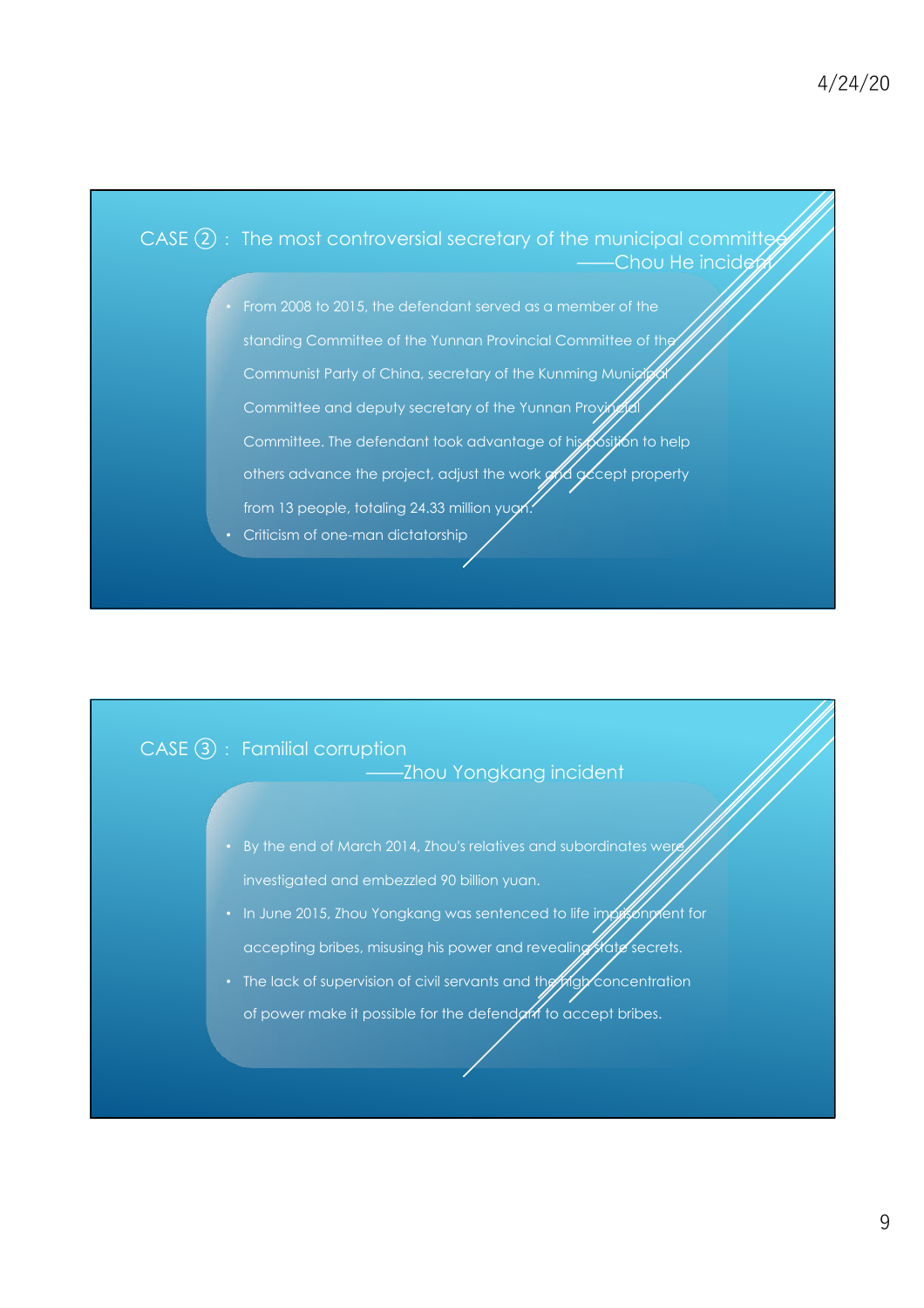# Conclusion

#### The cause of corruption

- Power centralization
- Abuse of power
- No supervisor
- Take advantage of one's position

#### Improvement

First, strengthen and improve the construction of the system of prevent the abuse of power. Second, build effective supervision inside and outside the system to form a dual supervision system.

Third, in order to reduce the occurrence of corruption, it is necessary to enhance the openness of information.

# IV CORRUPTION IN VIETNAM

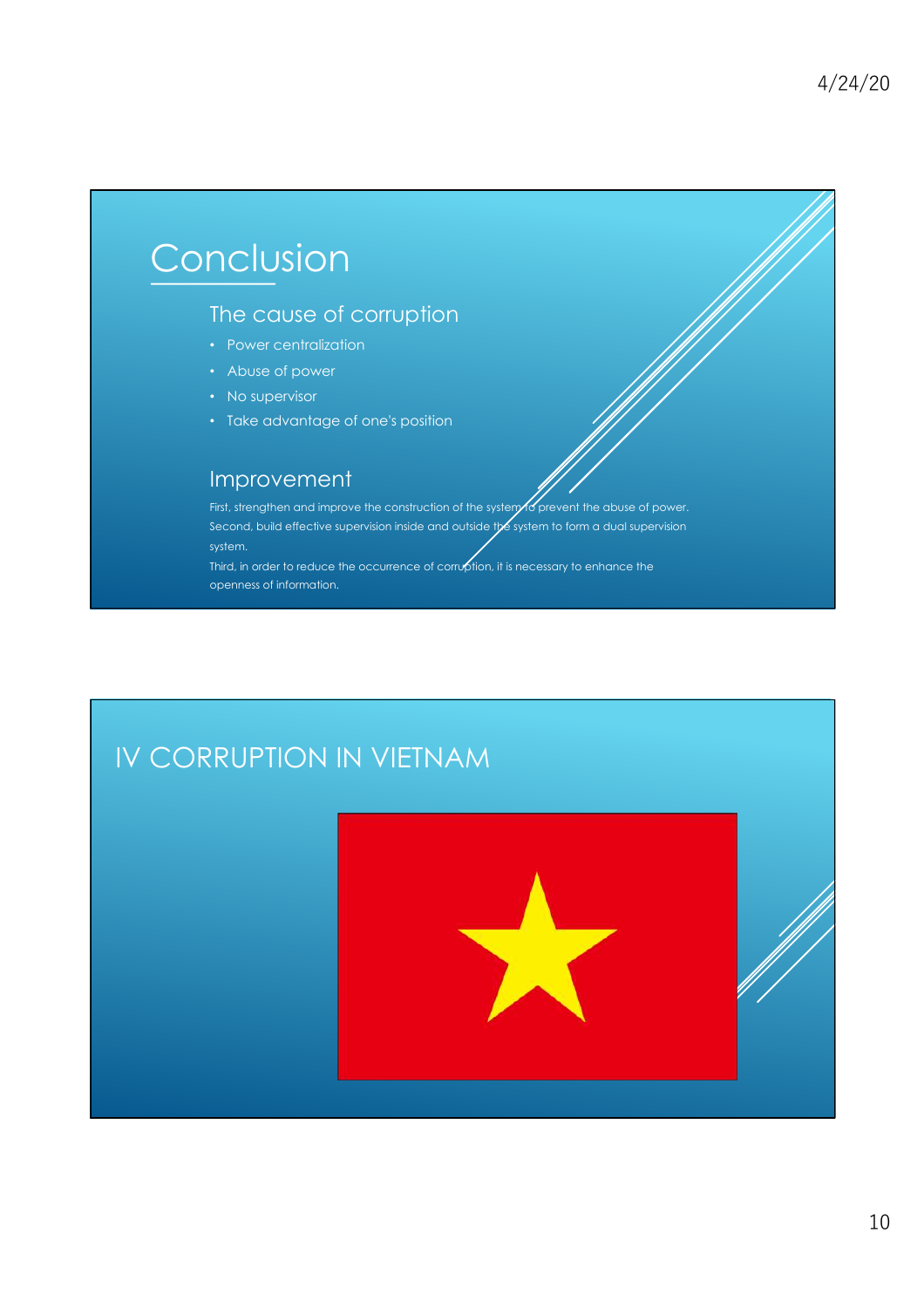#### **Historical background of the anti-corruption in Vietnam**

**While the Doi Moi, Vietnamese economic renovation oprogram, has achieved rapid economic growth, corruption has become apparent. As a result, the laws that regulate corruption started to be developed.**

1985 : Added some articles related to corruption offenses in the Penal Code

2003 : Signed United Nations Convention against Corruption

2005: Inacted Anti-Corruption Law, a basic law for regulating corruption

2009 : Ratified United Nations Convention against Corruption

2016: Enforced the revised Penal Code

2019: Enforced the revised Anti-Corruption Law

#### Summary of the revised Anti-Corruption Law

According to the revised Anti-Corruption Law in Vietnam which was enforced in July 2019, Private companies and some of their employees are also subject to regulation.

| public institutions                                                                       | plivate companies and their emplyees |
|-------------------------------------------------------------------------------------------|--------------------------------------|
| 1.embezzlement                                                                            | 1. Same as left                      |
| 2. Bribery                                                                                | 2. Same as left                      |
| 3. Bribery or bribery brokerage for private purposes                                      | 3. Same as left                      |
| 4. Abuse of authority for misappropriation of assets                                      |                                      |
| 5. Abuse of authority in performing duties                                                |                                      |
| 6. Authority deviation                                                                    |                                      |
| 7. Abuse of authority to influence others                                                 |                                      |
| 8. Forgery                                                                                |                                      |
| 9. Unauthorized use of public assets                                                      |                                      |
| 10. harassment for private purpose                                                        |                                      |
| 11. Non-compliance or inappropriate performance                                           |                                      |
| 12. Abuse of authority or obstruction of investigation for<br>concealing violation of law |                                      |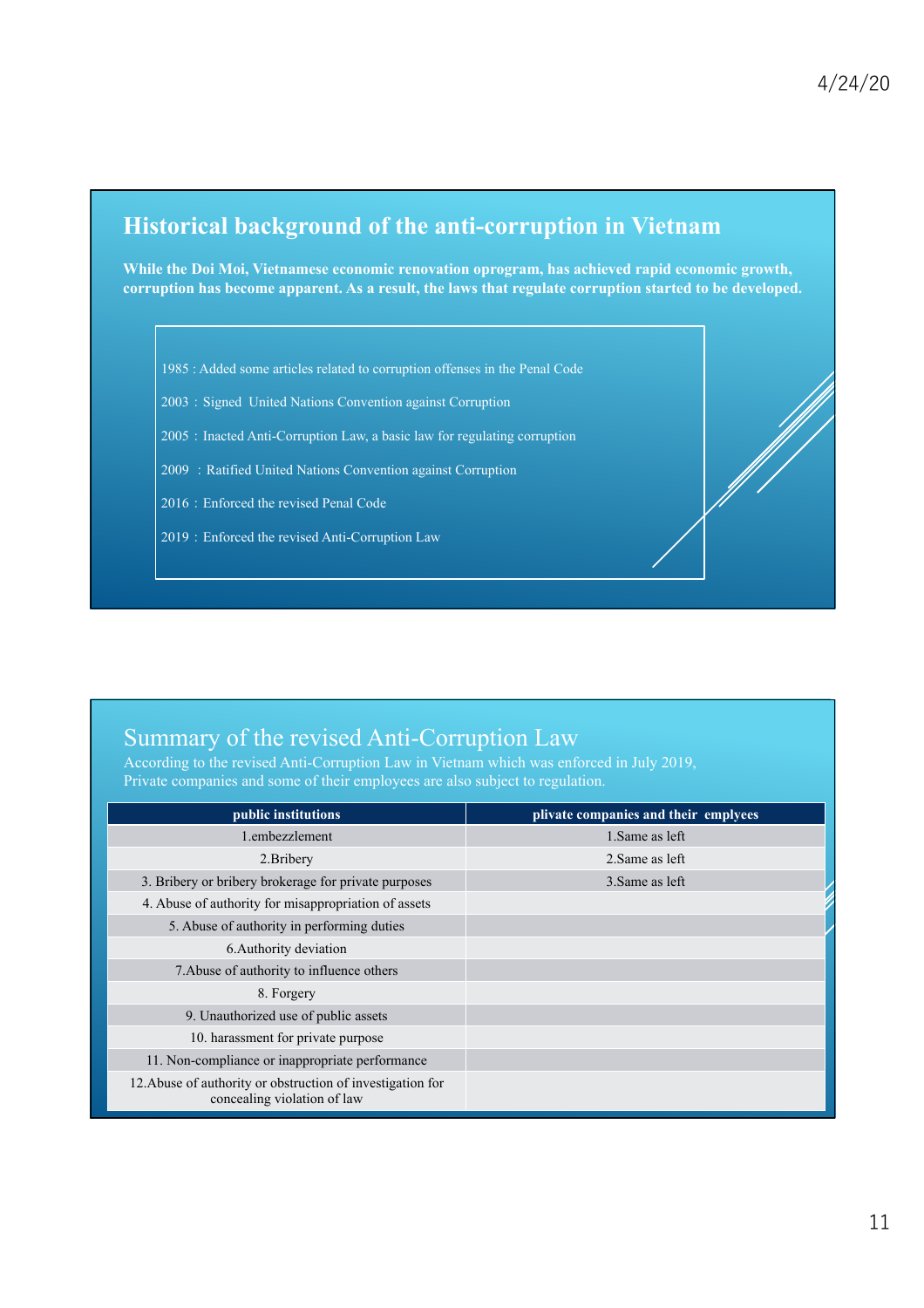#### **Case1. Petro Vietnam construction corruption case**

**Public asset embezzlement incident in February 2018**

The fraudulent transaction in Petro Vietnam Electric Power Real Estate (PVP Land), which handles the real estate business under the umbrella of Petro Vietnam Construction, a subsidiary of Petro Vietnam Group (PVN), has become a problem.

In this case, related parties set the transaction price of the equity interest through rigging under the guidance of Jin Suan Tyne, the former chairman of PVC, and transferred equity interest in real estate projects owned by PVP Land under PVC.

As a result, PVP Land suffered a loss of 87 billion Vietnamese dong (about 4.2 million USD). Tyne and related parties shared the difference due to this fraudulent transaction, and Tyne received 14 billion Vietnamese dong (about 0.7 million USD).



#### **Case2. Mobiphone's huge inflated company acquisition corruption case**

#### **Corruption incident in July 2018**

Mobile phone giant Mobiphone, under the Ministry of Information and Communications, purchased 95% of the shares in local Audio Visual Global, a provider of digital TV broadcasting services. At that time, Mobiphone purchased VND8,888.9 billion (approximately 0.43 billion yen), which greatly increased AVG's corporate value calculation and greatly exceeded the actual value of AVG shares.

As a result, it caused a large amount of public asset loss to Mobiphone.

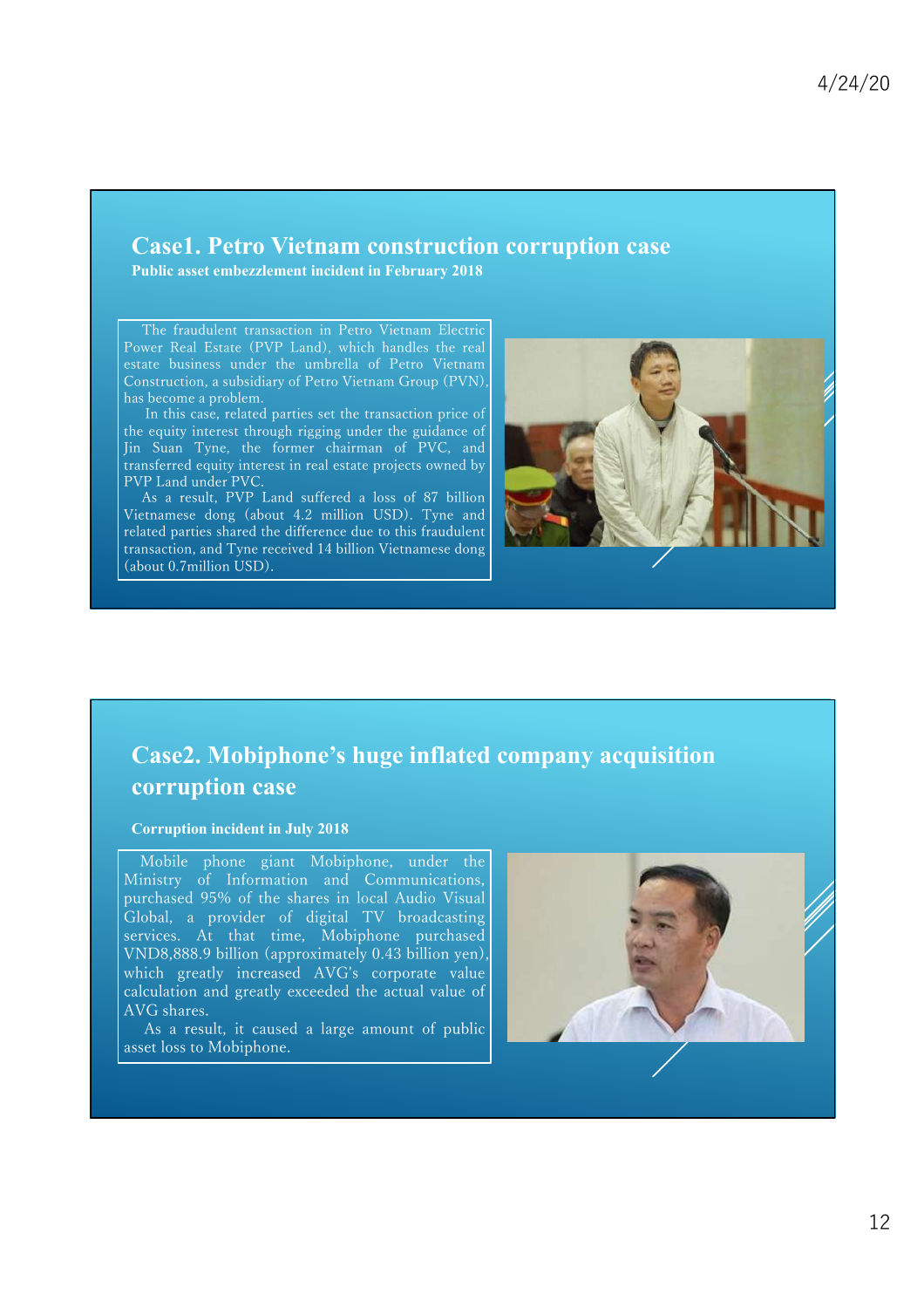#### **Case3. Danang City official property illegal sale case**

ilegal sale of public assets revealed in April 2018

Danang City, located in the South Central Coastal Region of Vietnam, did not hold auctions when selling public assets such as its public land, and sold the public assets to private companies at prices well below market prices owned by a number of real estate giants Van Bang Ain Bu.



#### **Analysis of corruption in Vietnam**

Despite repeated revisions of the Anti-Corruption Law and the promotion of anti-corruption movements, large-scale corruption cases are still frequently occured in Vietnam.

The enactment of the new anti-corruption law and the revision of the related criminal law are intended to expand the scope that can be regulated as corruption rather than stricter penalties for corruption. However, if not the scope of enforcement is expanded and strict penalties are promoted, it may not be possible to dramatically reduce the number of corruption in Vietnam.

The assessment of anti-corruption measures taken by Vietnam should take a long-term perspective and further measures such as strict punishment should wait for the effects of the new anti-corruption law and the revised criminal law to appear.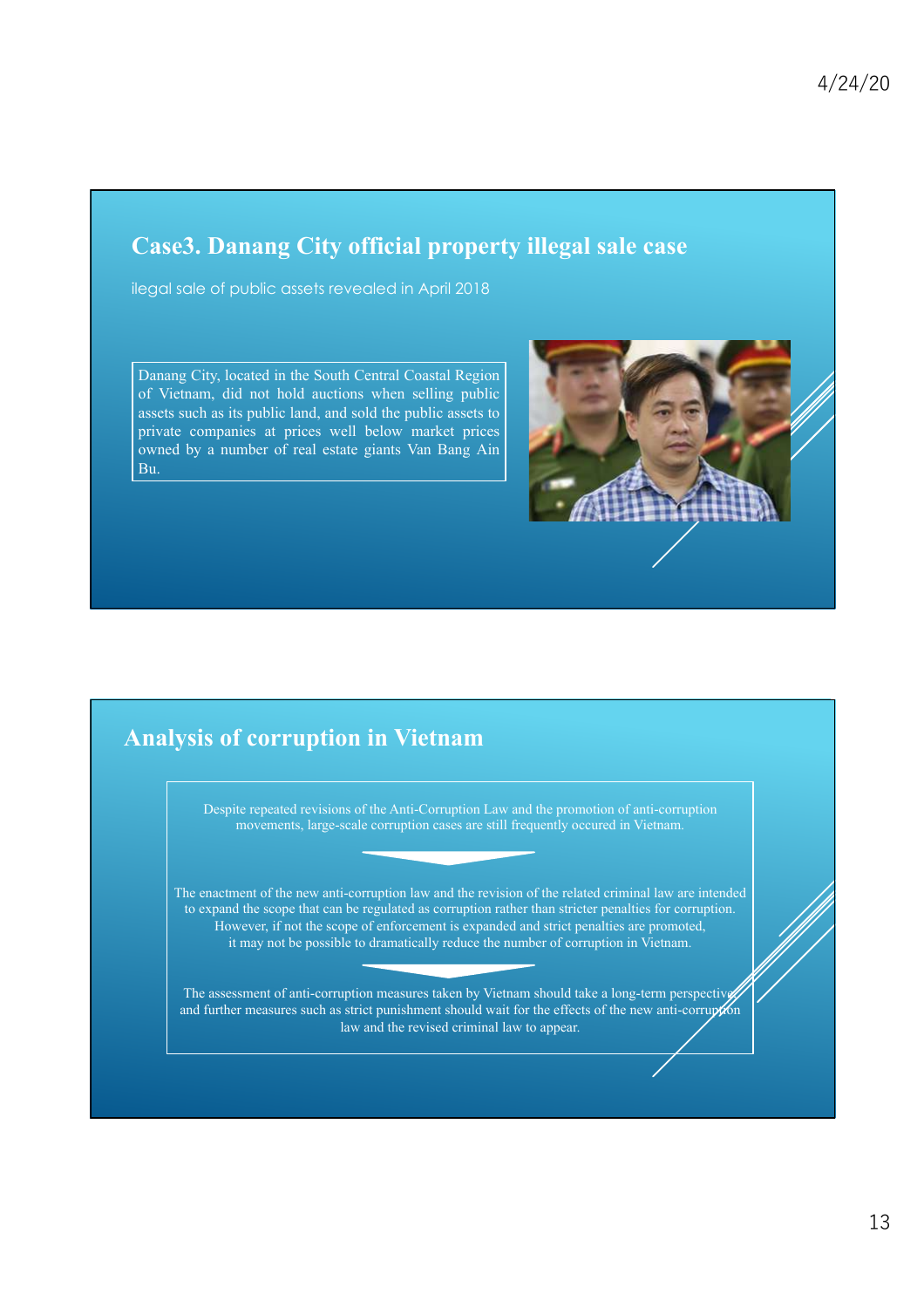# . CAUSES OF CORRUPTION The adhesion between companies and governments accompanying economic growth ⇒Japan ②Centralized power concentration ⇒China, Vietnam

### - THE ADHESION BETWEEN COMPANIES AND GOVERNMENTS ACCOMPANYING ECONOMIC GROWTH

Economic growth = government is actively involved in companies ⇒Adhesive relationship is likely to be born

Ex.) Tokyo Olympics related construction cases in Japan

Nominated competitive bidding in public works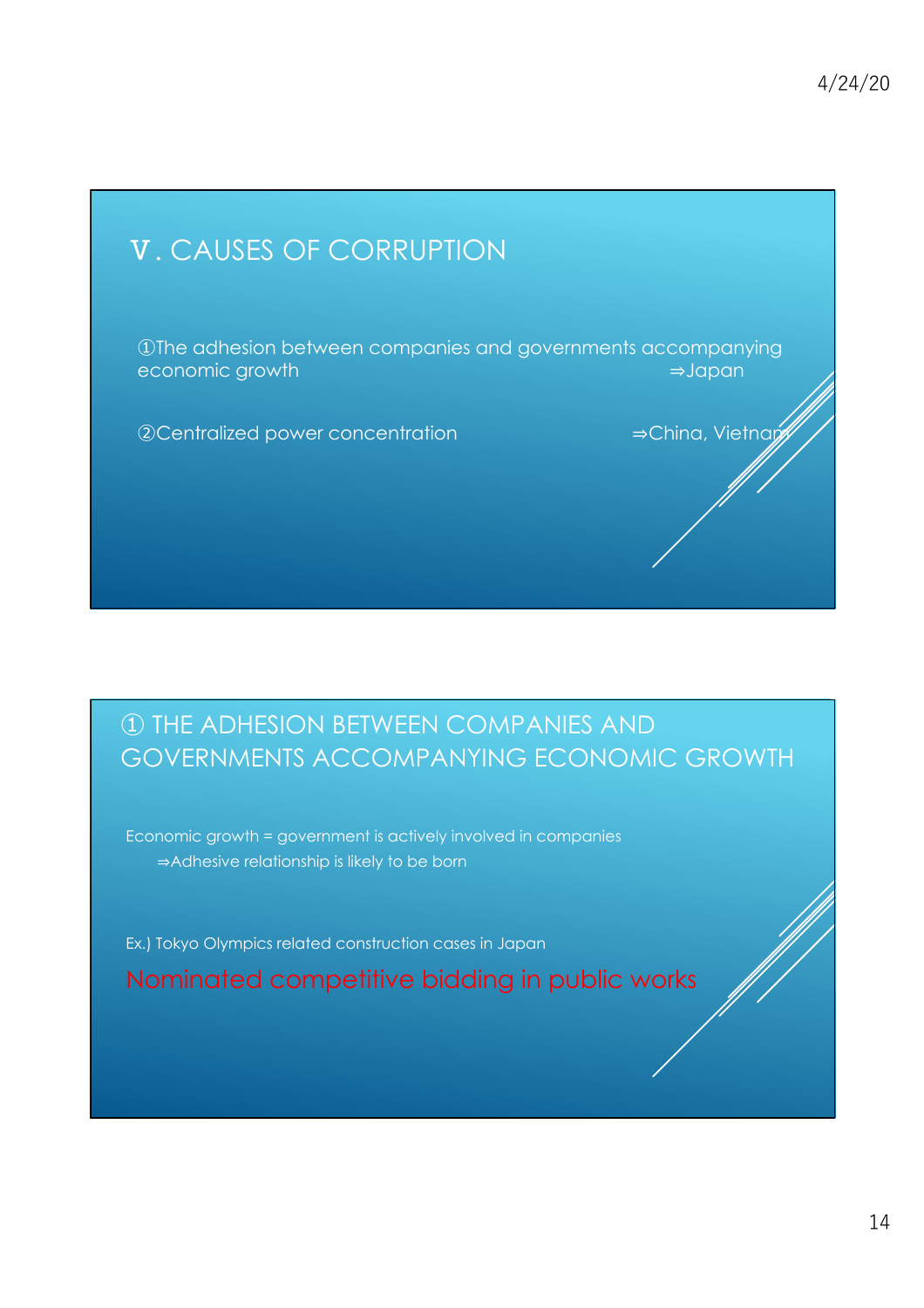#### THE ADHESION BETWEEN COMPANIES AND GOVERNMENTS ACCOMPANYING ECONOMIC GROWTH

#### What is the Nominated competitive bidding?

A method in which the orderer nominates multiple qualified contractors who are deemed to meet the nomination criteria in advance, and performs competitive bidding by the designated contractor.

Advantages: Eliminate defective / unqualified suppliers at the qualification review stage.

Disadvantages: easy to create corruption and adhesions such as bribery to seek nomination or nomination

⇒ Companies are in an environment where it is easy to give a bribe because *KH*ey want to be nominated

**→ Corruption is expected to increase during the economic growth period when there** are more public works to bid

## **(2) CENTRALIZED POWER CONCENTRATION**

When power is concentrated in part, it is so huge that it creates an environment where you can freely use property and resources for yourself. Under such circumstances, there is little monitoring and the use of financial resources becomes unclear.